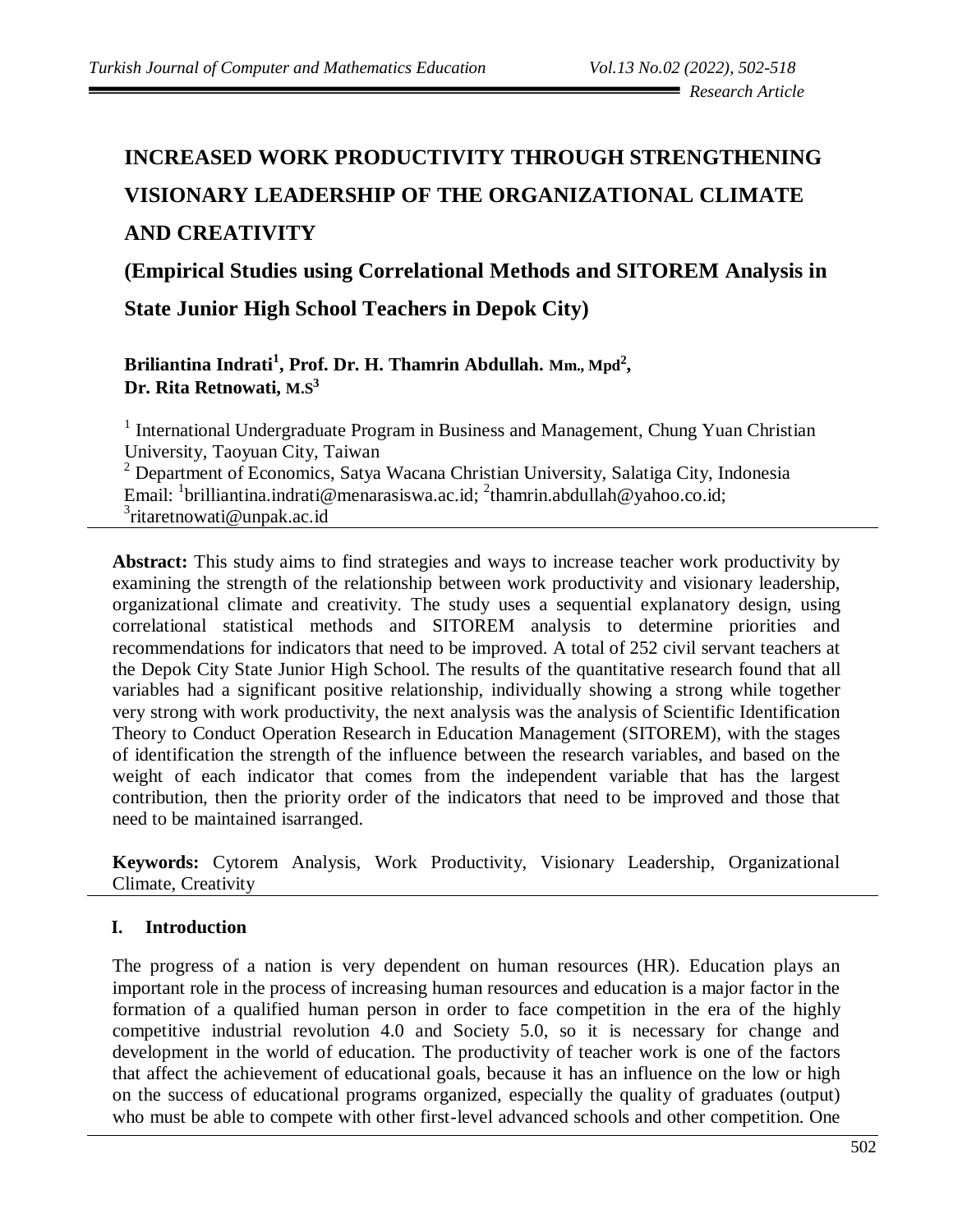of the important elements in the world of education is the input and out of education, both keywordsarevitalobjectsintheworldofeducation.Thegreatertheoutputoftheschoolwhich

is accompanied by good quality, in the sense of being able to print quality human resources, then of course the influence is very positive for the community. Professionally managed educational institutions based on basic principles of management that are factual and based on the needs of the community as users of educational products, will provide ideal performance with good quality in accordance withexpectations.

Productivity is the scientifically calculated comparison between the amount produced (output) and the number of each source used during production, and the source can be soil, raw materials and auxiliary materials, factories, machinery, and tools, and labor (inputs). With input dimensions (resources) among others the indicators are: 1). Soil, 2). Raw materials, 3). Factories, 4). Machines, 5). Tools, 6). Labor, and output dimensions (number of results) among others indicators are, 1). Product results, 2). Quantity of products, and 3). product quality. International Labour Office,(2015).

David M. Tonaszuck, (2000), states productivity as a general measure of how well an organization uses its resources. In a broad sense, productivity is defined as output. The result of productivity used is a balanced combination of external and internal actions. That measure of productivity will help measure the success of change initiatives.

Syverson, Chad (2011), reveals productivity as a form of efficiency in production: how much output is obtained from a given set of inputs. Thus, it is usually expressed as a comparative input output. The first dimension of productivity is output with its indicators: 1) The number of products produced, 2) The number of activities (projects, jobs) undertaken, and 3) The number of work facilities that can be utilized (enabled) the second is the input dimension with indicators consisting of: 1) Material, 2) Capital, 3) Labor, 4) Equipment Units, 4) Programs, and 5) Support / Support.

Giovanni Abramo & Ciriaco Andrea D'Angelo, (2014). Productivity is an essential indicator of efficiency in any production, the relationship between the goods and services produced and the sources of input used to the fullest. Three components of indicators, namely: 1) technological efficiency, 2) labor efficiency, 3) saving funds, and 4) effective management.

Powers G. Susan. (2016), states that productivity is a statistical measure relating to the output of a service industry with the quality of labor to produce certain services. With the main indicators are: 1). Quality of labor, 2). Service, and 3). Optimal serviceresults.

Bureš Vladimír, Andrea Stropková. (2014) States productivity in general is output and input is a core factor of economic growth, to ensure a strategic advantage. With the indicators are: 1) capital accumulation, 2) population growth (growth in population), and 3) technological progress.

Stephen P. Robbins, Timothy A. (2015), reveals productivity as inputs are transformed into outputs at the lowest cost. Revealed productivity indicators include: 1). Level of achievement of goals (met the demand), 2). Number of ouputs produced, 3). Teamwork, 4). Human resources, 5). Organizational factors, and 6). Costused.

Luthans Fred (2021), explained that the definition of productivity is a form of considering the organization's efforts in determining the effectiveness of studies on employee performance, not on the higher the position and responsibility of employees in the company, then the salary received is higher, the provision of salaries should at least consider the performance of employees not in job positions only. The indicators are: 1). workload, 2) human resources, 3) salary cost, 4) achievement ofresults.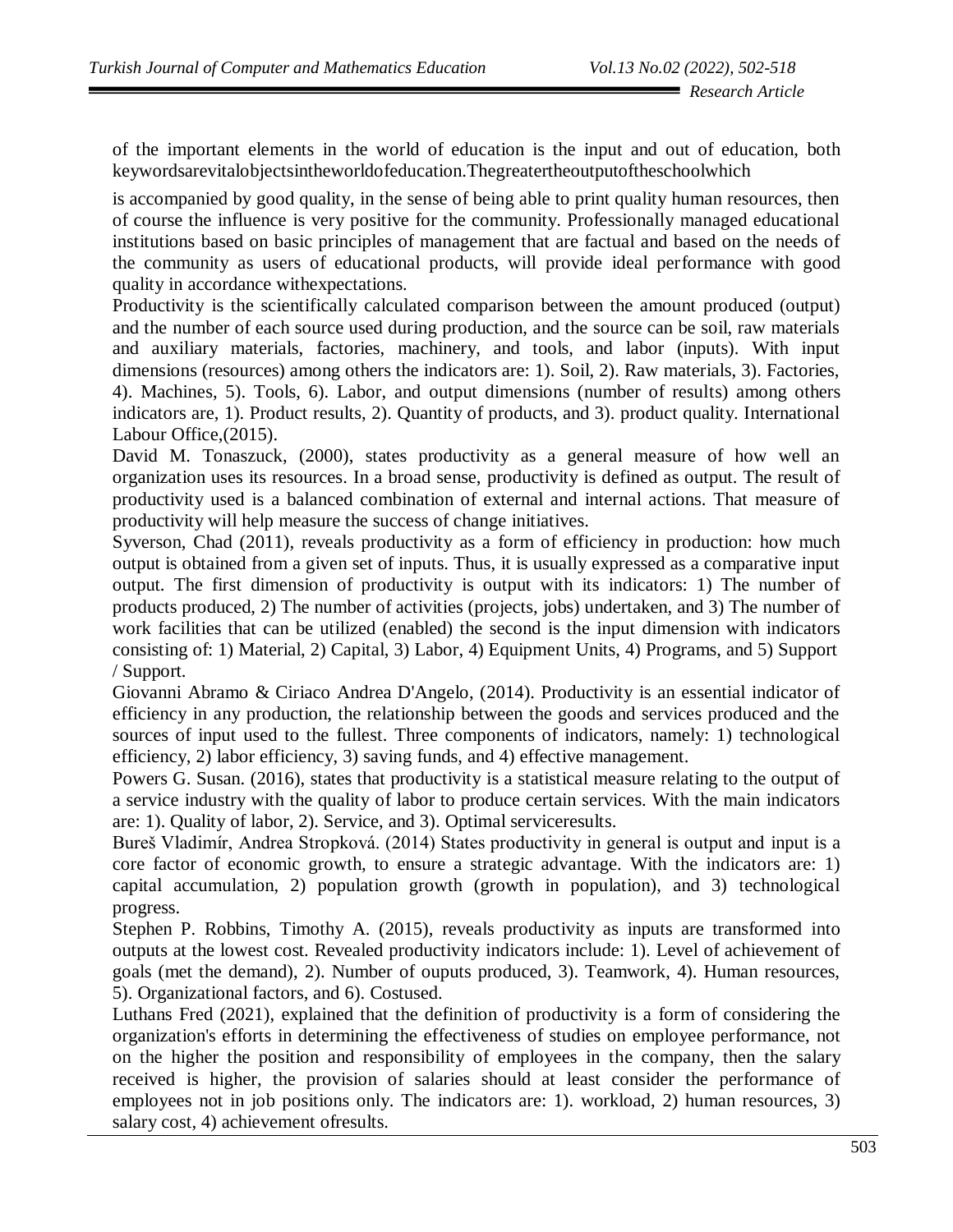In management one of the elements that cannot be replaced is leadership, because the role of leadership is a strategic factor. A leader in taking policy must be appropriate to be optimal, for

that a leadership focus is needed. If a leader has focused his leadership automatically has an active manager role and always intervenes in all issues related to the needs of his members. Baker (2009) states that organizations are considered successful if visionary leaders have; (1) the strategy in leading must be in line with the vision for institutional progress, (2) teamwork in making madrasah programs, (3) providing services in maintaining work-life balance in school madrassas.

Suwit Yordsala, Kowat Tesaputa & Anan Sri-Ampai, (2014). Stating that visionary leadership is the style of a leader who must have the right vision as a guideline for staff to work given in direction, including the capacity to have innovations that lead to future change. With indicator 1). Visualizing has a clear picture of what will be achieved and has a clear picture of when it will be achieved. 2). Futuristic Thinking, thinking about the extent of the oganization position that wants to be achieved in the future. 3) Showing Foresight, making plans considering technology, procedures, organizations and other factors that may affect the plan. 4) Proactive Planning, setting specific goals and strategies to achieve organizational goals. 5). Creative Thinking, think creatively and innovatively in finding new alternative solutions with attention to issues, opportunities and problems. 6). Taking risks, daring to take risks and consider failure as an opportunity not a setback. 7). Process alignment, aligning the duties and work of each department throughout the organization. 8). Coalition building, actively looking for opportunities to cooperate with a variety of individuals, departments and certain groups. 9). Continuous Learning, able to pursue opportunities to collaborate and take part in projects that can expand knowledge, provide challenges to thinking and develop imagination. 10). Embracing Change, change is an important part of growth and development.

Burt Nanus (2013), revealed that visionary leadership is a leader with a vision of the future who is able to create a realistic vision, so that sub ordinates can understand the vision, have competence in decision making and guide their subordinates in the process of achieving the vision. With indicators that are: a) Communicate effectively with managers and other employees in the organization. b) understand the outside environment and have the ability to react appropriately to all threats and opportunities. c) plays an important role in shaping and influencing organizational practices, procedures, products and services. d) develop past experiences to anticipate the future.

Seth Kahan, (2018), reveals visionary leadership is behavior involving extraordinary ability, ability, skill to offer success and success in the future. A visionary leader is able to anticipate all events that may arise, manage the future and encourage others to do in the right ways. With indicators: 1). Have ability, 2). Have intelligence, 3). Have insight into the future, 4). Have a solution to every problem, 5). Able to manage the future, and 6). Motivate.

Almog-Bareket, G. (2012). Stating that a visionary leader is one who is concerned with how to move institutions with stagnation conditions to a very large innovative education system with the following indicators: 1). Think change, 2) move forward, and 3). Innovative.

Senge, P. (2006). Define visionary leadership as a strong leader with his or her ability to see the future and to propel the organization to success, with the indicator being 1) having the ability 2) futuristic thinking, 3) managing the organization toward the future, and 4) having goals.

Abdullahi Nimota Jibola Kadir, Tijani Abdulganiyu Adebayo, Sofoluwe Abayomi Olumide (2019), define visionary leadership as an intellectual way to manage problems and empower subordinates to develop and implement new ideas to achieve predetermined goals and goals. The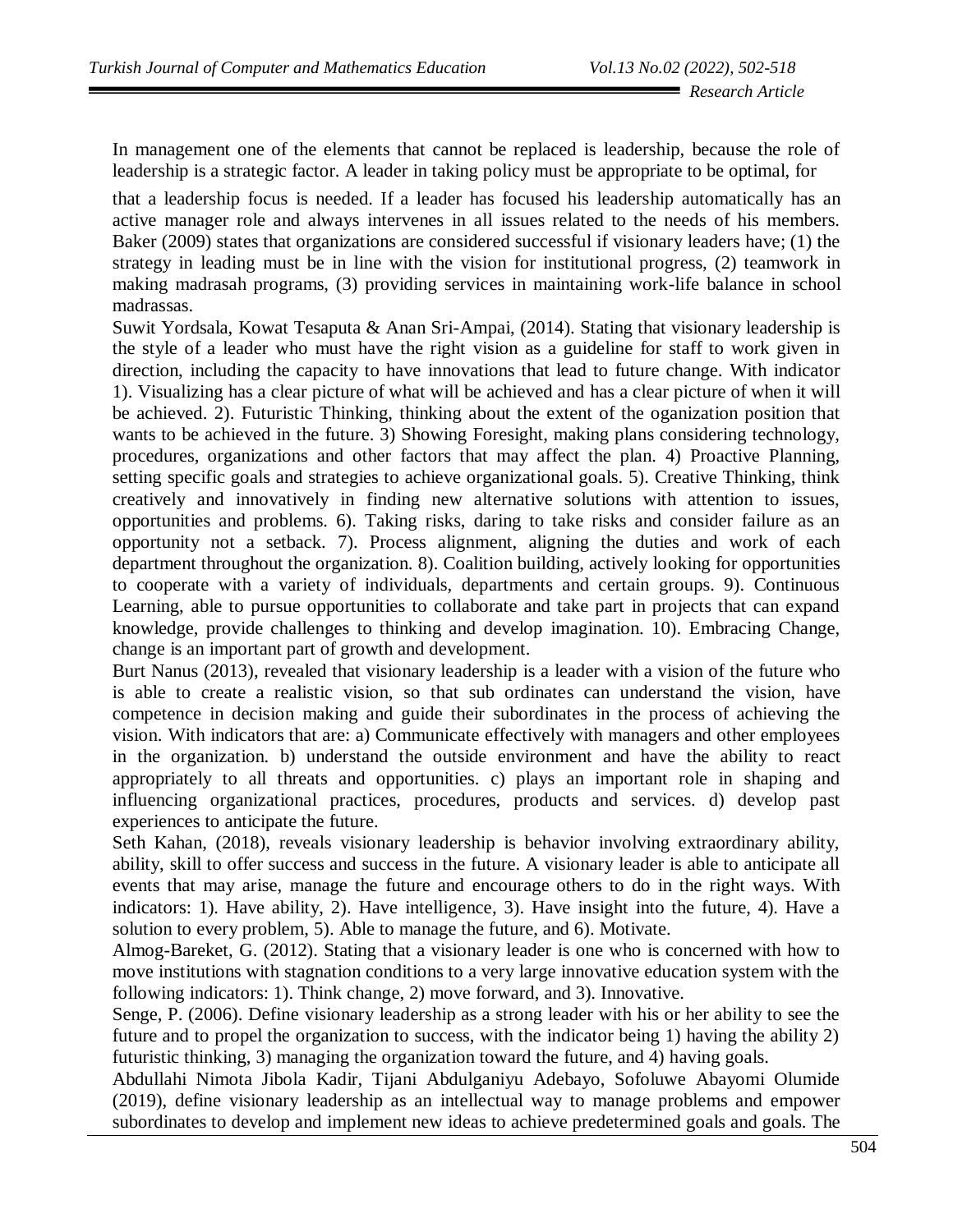indkators are: 1) intellectuality, 2). Managing problems. 3). Empower subordinates. 4) Develop and develop ideas, and 5). Goals to be achieved.

Goleman, Daniel (2002), defines visionary leadership as a pattern of leadership that seeks to move people toward dreams along with the most positive and most appropriately used emotional climate impacts when change requires a new vision or when a clear direction is needed. With visionary leadership indicators: 1). Shared inspiration, 2). self-confidence, 3). self-awareness, and 4).empathy.

Granit (2012) mentions visionary leadership strategies including; 1) Visionary leadership rejects organizational status quo leadership, the status quo eliminates and eliminates the will for longterm institutional progress. 2) Strategy in meeting the demands of being the superior of the institution, then visionary leadership seeks to unite the vision. 3) it is said to be a successful visionary of leadership, i.e. a leader who can create strategies to manage, experiment, and innovate. With the following indicators: 1). have the willingness to move forward, 2) unite the vision, 3) develop management strategies, and 4) innovate.

While briefly Moynihan & Wright (2012) states that visionary leadership strategies are actions taken and expected to realize the quality of the future. With the following indicators: 1). formulate a vision, 2) formulate a mission, 3) devise a management strategy, and 4) determine goals, and 5) innovate.

Akbaba, Ö., & Altındağ, E. (2016) defines organizational climate as the subjective perception of the study of the physical, objective environment, application and condition of the organization. Organizational climate is the quality of an organization's internal environment experienced by its members, influences behavior and can be drawn from a specific set of characteristics or attributes of the organization. The internal environment can affect the success, operating approach, and decisions of an organization. These internal environmental conditions can be well formed if individuals in the organization interact with fellow members in harmony, a comfortable work environment, a supportive work culture, adequate equipment, fun work processes, well-implemented managementpractices.

Schermerhon R. John, Osborn N, Richard, Bien-Uhl Mary, Hunt g. James. (2012) states that organizational community is the shared perception of members of an organization regarding management policies and practices. social environment, namely the relationship of the leadership with subordinates and relations between members. Management systems, policies and management practices within organizations from planning, organizing, actuating, and controlling. With the indicators are: 1) leadership and subordinate relations, 2) management system, 3) policy and 4) managementpractices.

Bateman and Snell, (2015). Expressing the organization's climate as factors that influence individual behavior in the organization, with indicators being: 1) leadership and subordinate relationships, 2) management systems, 3) policies and 4) organizational climate management practices are important factors that determine the life of an organization and the organization's climate becomes one of the factors that determine the working behavior of its members.

Scheneider Benjamin, Mark G. Ehrhart & William H. Macey, (2013), states that the organizational climate is an embraced viewpoint and meaning attached to the policies, practices, and procedures that shape experiences, as well as the behaviors that are supported and expected. The organization's climate has three dimensions: 1) Dimensions of policy with the indkator of leadership authority, decision-making relationships with group members, 2) Dimensions of management practices, with indicators of planning, organizing, actuating, and controlling, and 3) Dimensions of behavior with indicators, Attitudes, Personality (perception), and Learning.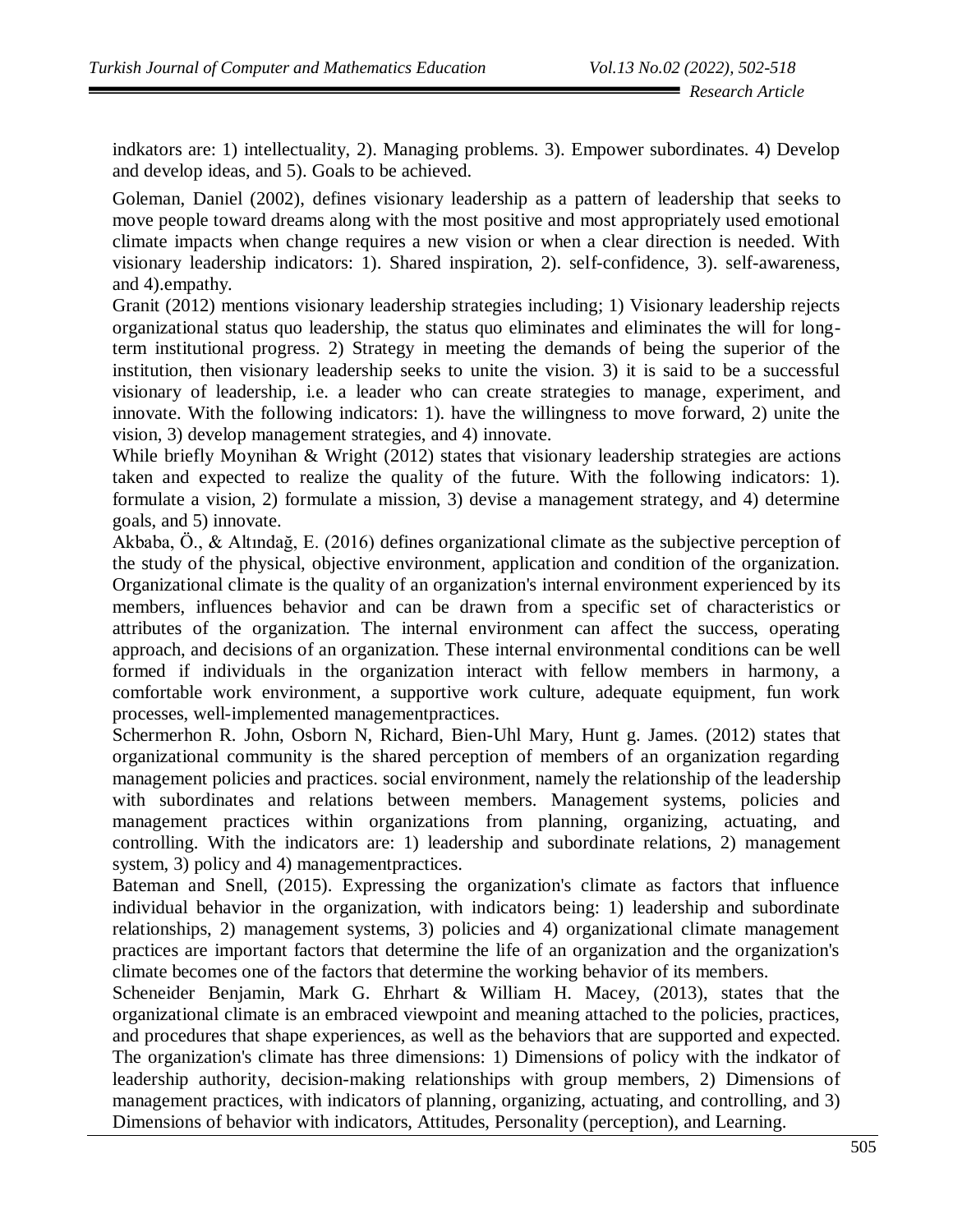Saungweme Ruvarashe, Calvin Gwandure. (2011), describes the organizational climate as a set ofcharacteristicsthatmakeworkersintheorganizationdifferentfromotherorganizations,able

to survive for a long time and have an effect on the behavior of its members. With the indicators are 1) social environment, 2) interpersonal relationships, 3) management systems, 4) conflict management, 5) performance reward systems.

Hoy, K.W. &Miskell, C.G. (2001), revealed the climate of school organizations can be viewed as something that distinguishes one school from another. With the indicators are: (1) a safe and orderly school environment; (2) climate and high expectations; (3) logical instructional leadership; (4) a clear and focused mission; (5) the opportunity to learn and work on assignments for students; and (6) frequent monitoring of student progress, and supportive home-school relationships.

Bahrami, et al, (2016) explained that the organizational climate is reflected in the organization's goal to develop employees by providing a good environment and working conditions and helping and supporting employees to achieve job satisfaction. With its indicators: 1) organizational goals, 2) environment, 3) working conditions, and 5) job satisfaction. If employees are in line with the organization then working conditions will be good, as well as if the organization facilitates employees to work then the organization's goals will be achieved properly.

Organizational climate according to Bateman and Snell (2015) is a pattern of attitudes and behaviors that make up a person experienced in the organization. With dimension 1) leadership actions by influencing the work climate, the indicators are the rules, policies, and procedures of the organization, especially issues related to personnel issues, 2) Motivation with indicators of the distribution of rewards, communication styles, ways to motivate, 3) discipline, with indicators of disciplinary actions, leadership and employee interactions, interactions between groups, 4) attention with indicators focused on problems that employees have from time to time, the need for job satisfaction, and employeewelfare.

Schneider (2013) in his journal argues that the organizational climate is an embraced viewpoint and meaning attached to the policies, practices, and procedures that shape experiences, as well as behaviors that are supported and expected. With indicators: 1) organizational policies, 2) organizational systems, 3) leadership behavior, 4) employee performance. The way a leader communicates determines the level of success or failure of relationships between employees, a leader's style in organizing the organization can add to it into a positive climate or even reduce it to negative.

Davis K., Newstrom JW. (2019), defines an organizational climate as an environment in which the organization's employees do their work is called the organization's climate such as indoor air, it circles and influences everything that happens in an organization. With the indicators are: 1) The overall tool and materials faced, 2) The surrounding environment in which a person works, and 3) The method of working, the working arrangements both as an individual and as a group. Employees will perceive a work atmosphere that continuously affects employee behavior in dealing with work situations. Dimensions of the work environment; Organizational climate is a concept that describes the internal atmosphere of the organizational environment that its members feel during their activities in order to achieve organizationalgoals.

Steers (2005), defines an organization's climate as the quality of an organization's internal environment that its members experience, influences behavior and can be drawn from a specific set of characteristics or attributes of the organization. With indicators are: 1) Individuals in the organization interact with fellow members in harmony, 2) A comfortable work environment, 3) Supportive work culture, 4) Adequate equipment, 5) Enjoyable work process, 6) Management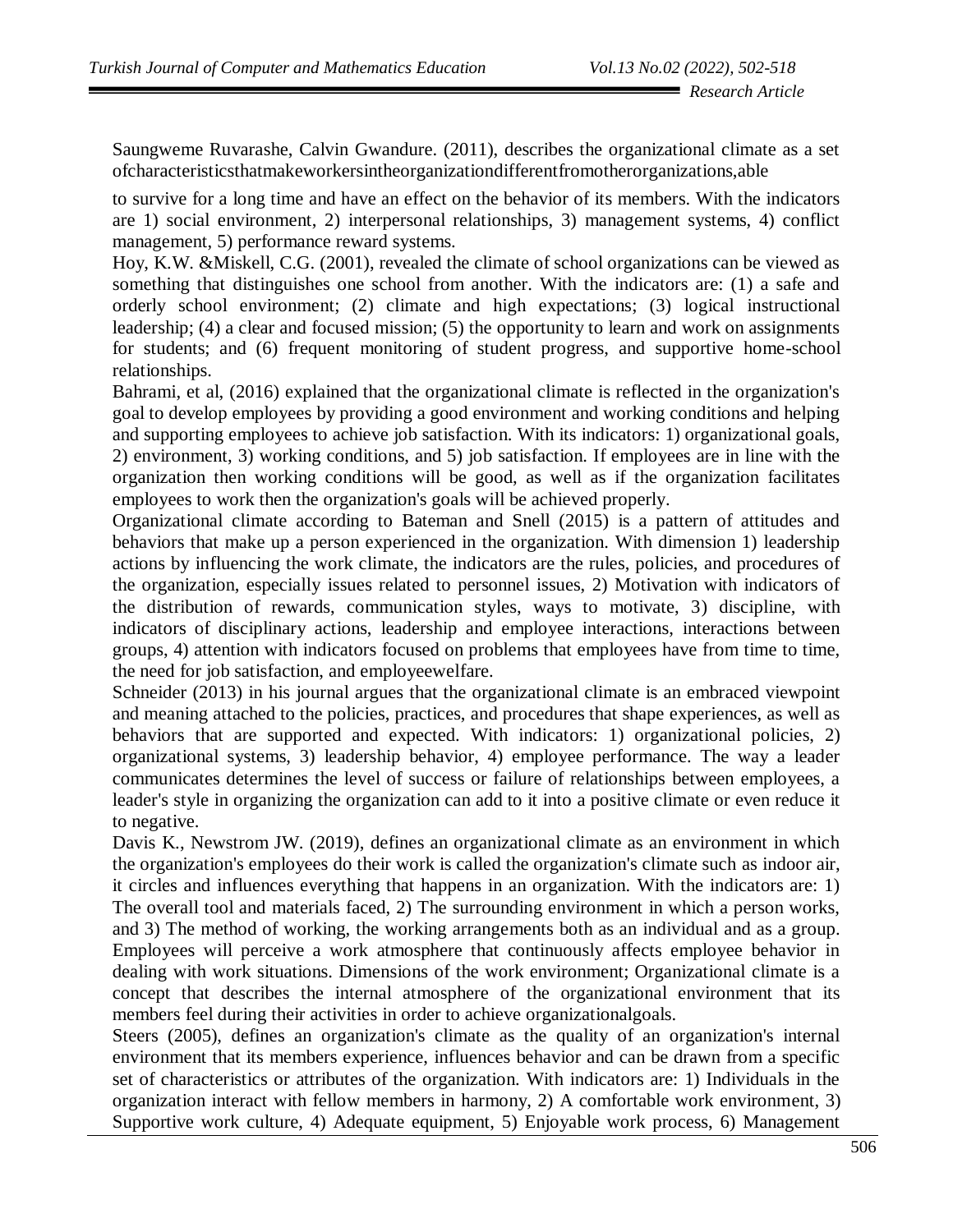practices are well implemented.

Simply put, Davis and Newstorm (:2019) describe the organization's climate as the human climate within the organization, where members of the organization do their jobs. Organizational climate is a concept that describes the internal atmosphere of the organizational environment that its members feel during their activities in order to achieve organizational goals. Factors that influence an organization's climate according to Davis and Newstorm, which are benchmarks in the organization's climate measurements, are:

1. Leadership Qualities, which is the ability to influence, move and direct an action on a person or group to achieve certain goals practiced by the leadership towards itsemployees.

2. Trust, which is the trust given by the leadership to its employees in carrying out work in the company.

3. Communication, which is the process of transferring information and understanding it from communication up, down, to the side in anorganization.

4. Responsibility, which is the attitude that exists in the leadership and employees towards the ownership of the company and the tasks carriedout.

5. Fair Rewards, i.e. wages given to employees in accordance with their expectations, namely the resulting work, skills and standards of communitywages.

6. Opportunity, which is an opportunity given by employees to improve their workperformance.

7. Control, which is an action taken by the leadership so that the company or organization is well controlled so that it does not sufferlosses.

Cayirdag, N. (2017), explains the difference between creative teaching and creative teaching in the National Advisory Committee on Creative and Cultural Education (NACCCE, 1999) which distinguishes teaching creatively from teaching for creativity. Teaching creatively is about 'using imaginative approaches to make learning more engaging and effective'' (h. 89) While teaching for creativity refers to the efforts made to develop the creative thinking of learners. This difference also reveals the relationship between the two: Teaching for creativity requires teachingcreatively.

Cremin (2009) states, in a journal excerpt entitled Teachers' Creativity: Different Approaches and Similar Results, by Dalia Lapenienea and Audrone Dumcieneb (2013) that creative teaching involves teachers in making learning more interesting and effective and using imaginative approaches in the classroom. Creative teaching is about the teacher's personality, personal creativity and manifestation in everyday practice. Teaching for creativity is seen as engaging teachers in identifying children's creative strengths and fostering creativity. Creativity is based on intellectual aspects, such as intelligence, talent, and real skills and also affective aspects such as attitudes, interests and motivations. Creativity is related to intelligence, where a person with high intelligence is usually very creative, while people with low intelligence then creativity is relatively lacking but this situation is notabsolute.

Dalia Lapenienea and Audrone Dumcieneb (2013) state that creative teachers proactively use their personal creativity as a primary resource to improve educational practices. Creativity is important and valuable, but not because of rewards or school settings. Different types of creativity suggest that different combinations of individual and social factors predict creative teaching.

Timpe A. Dale, (2001). Creativity as a result of ideas that bring about improvements in the efficiency and effectiveness of a system. With indicators, 1) Organizational atmosphere, 2) good relations between leaders and subordinates, 3) openness in communicating, 4) active support and cooperation, 5) attention to highly creative employees and 6) opportunities to think and engage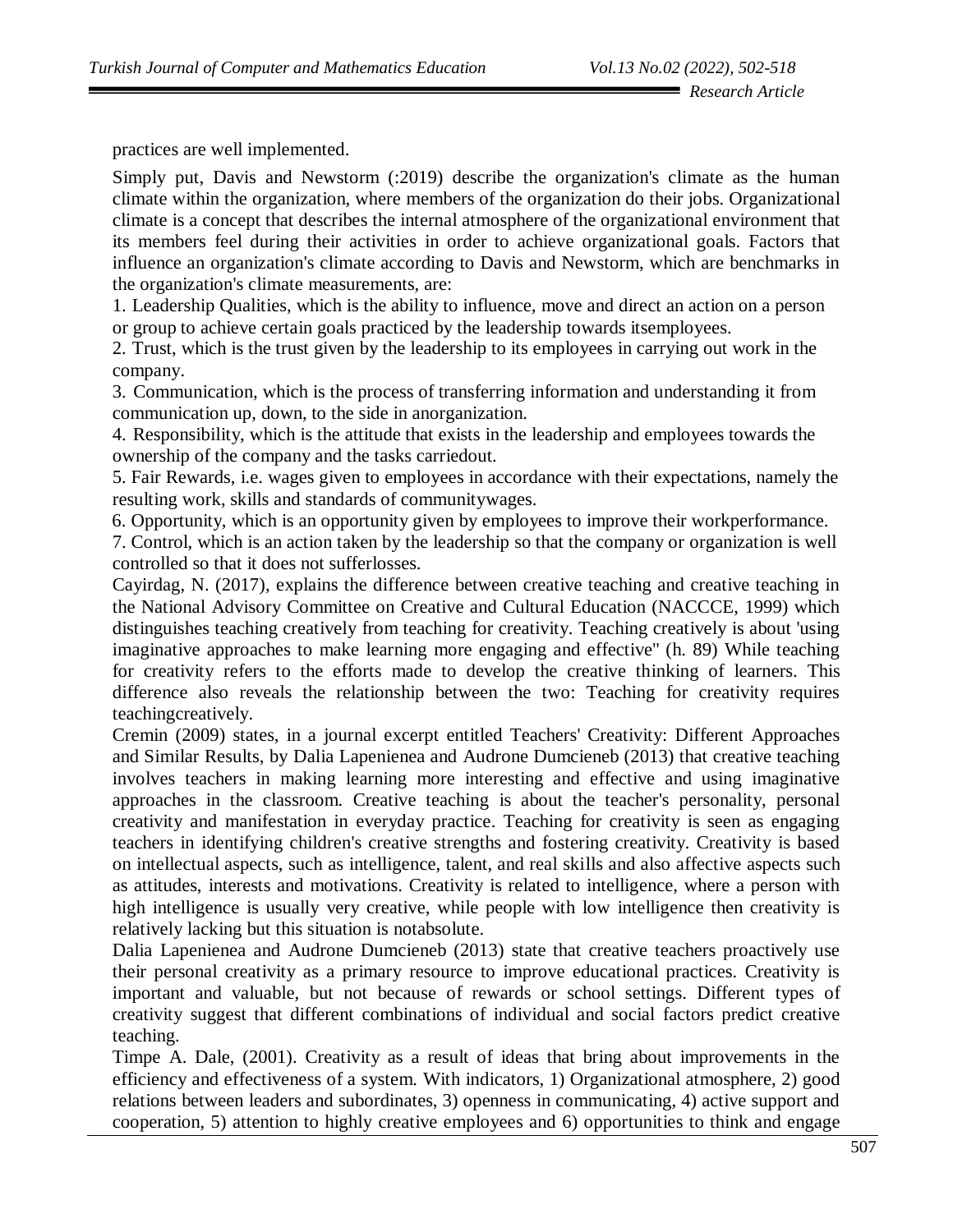in creativework.

J.A. Colquitt, J.A. Lepine, M.J. Wesson, (2015) define creativity as the use of new ideas in working, solving problems and performing innovative actions. With indicators, 1) Enjoy learning new things, 2) Trying to find new opportunities or better ways of working, 3) Confidence in work, and 4) Openness to accepting new, better ideas. J.A. Colquitt, J.A. Lepine, M.J. Wesson, explain creative behavior is brainstorming. In general, brainstorming involves face-to-face meetings of team members where each offers as many ideas as possible about some major issue or issue. Most brainstorming sessions are centered around the following rules: 1. Express all the ideas that come to mind (no matter how strange). 2. Choose the quantity of ideas over the quality. 3. Don't criticize or evaluate other people's ideas. 4. Build other people's ideas. McShane, Steven L. and Mary Ann Von Glinow (2010), define creativity as the development of original ideas that make socially recognized contributions. There are two dimensions of the first creative person with indicators are: 1) creative, 2) intelligence, 3) perseverance, 4) knowledge and experience, and 5) personality traits of independent imagination. The second dimension is the work environment with indicators being: 1) supporting 2) learning orientation, 3) work has high intrinsic motivation, 4) organization. provide a reasonable level of job security, 5) Resources, 6) time, and 7) project leaders provide appropriategoals.

J.L. Gibson, J.M., Ivancevich, J.H. Donnely, and & R. Konopaske, (2012). Expressing creativity is the embodiment of ideas that excel in the form of opportunities or business products. With indicators, 1) Self-confidence in finding problem solving, 2) Courage to act, 3) Ingenuity to find new opportunities or ways, and 4) Openness to other people's ideas.

Luthans Fred (2011) defines creativity as personal flexibility and a willingness to take risks. Simply put, creativity results in people seeing things differently. With indicators are: 1) abstracting, 2) image, 3) synthesizing, 4) recognizing patterns, 5) empathizing, 6) good intuitive decision makers, and 7) knowing how to utilize good ideas, and 8) being able to break old paradigms or ways of thinking and making irrationality decisions.

Yubo Hou, Ge Gao, Fei Wang, Tingrui Ri, and Zhilan Yu. (2011), defines creativity as an activity of realizing original ideas into useful products, services or processes. With theindicators,

1) Develop unique ideas (different from existing ones), 2) Create benefits for the environment (organization), 3) Make it happen in verbal form (suggestions), 4) processes (methods), and 5) finished products.

Henriksen, Mishra &Fisser, (2016) states technological change is driven by human creativity, and in turn provides new context and tools for creative outcomes. In today's technology-driven world, teachers may no longer be the only guardians of knowledge in the classroom. The introduction of one-to-one initiatives, online classrooms, mixed learning models, and the overall rise of technology in classrooms allows students more access to information than previous generations.

Zimmerer, et. all. (2008), defines creativity as the ability to develop new ideas and to find new ways of looking at problems and opportunities. Factors that develop ideas include: 1). creative individuals, 2). bringing up unique or creative ideas, 3). emphasizing on the drive factor of either external internal impulse, 4) producing a product by the individual either something new / original.

# **II. Methodology**

The research method used is a causal survey method with correlation techniques. The empirical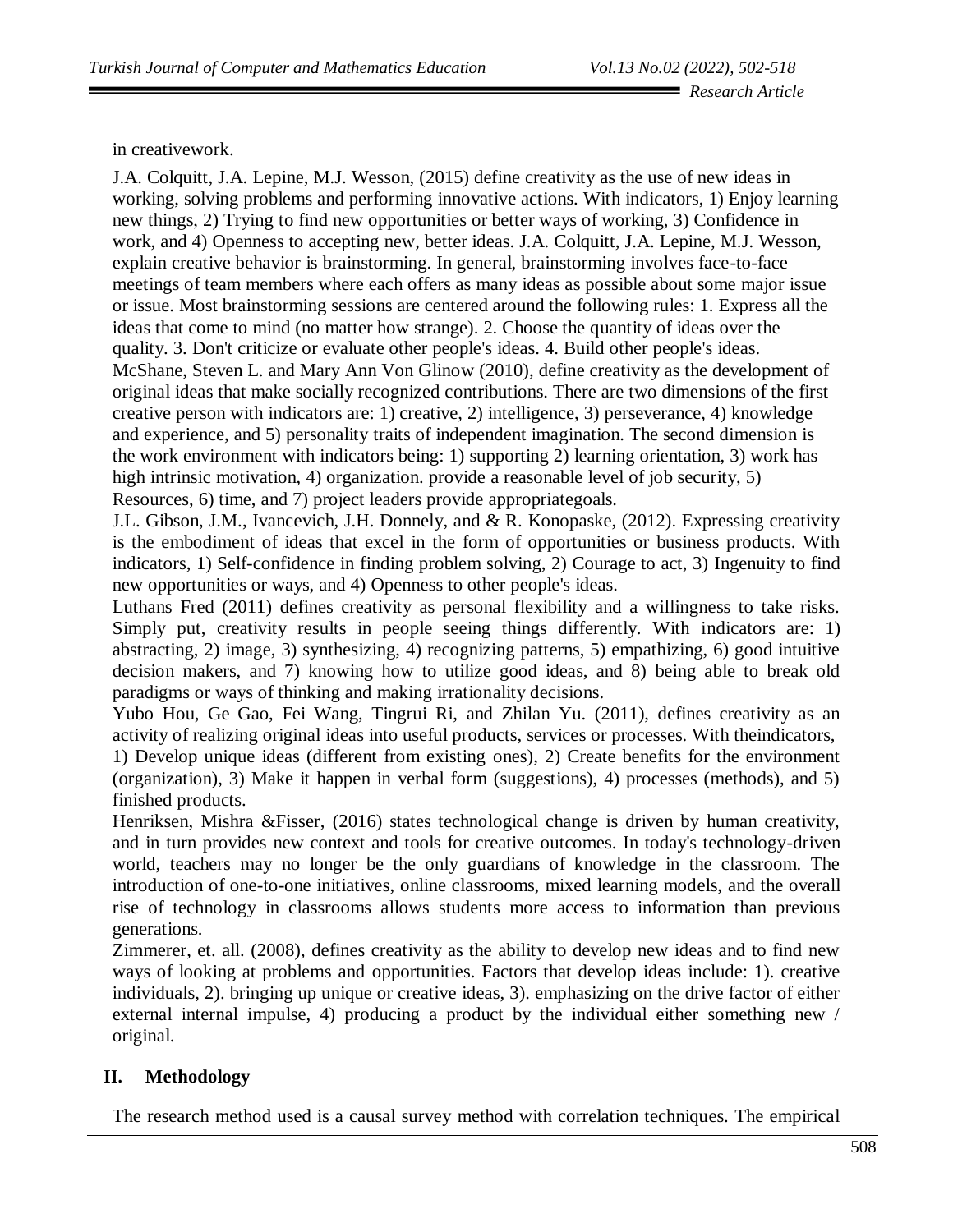data to be collected consists of three free variables namely Visionary Leadership  $(X1)$ , Organizational Climate (X2), Creativity (X3) and one bound variable namely Work Productivity

(Y). Data in the field is obtained using measuring instruments (instruments) in the form of questionnaires compiled based on indicators in research variables.

## **III. Result and Discussion**

The linerity test in this case is to test whether the independent variable regression line over the dependent variable has a linear relationship or vice versa. If the two data are related linearly then the prediction of the two variables has a unidirectional relationship. By using ANOVA tables (analisys of variance) assisted Table F. Linear regression is stated to mean if Fhitung< Ftabel with a significance level of 0.05. As for the results of the test of the significance of regression equations and linearity, as follows:

1) Linearity Test of Visionary Leadership Variables (X1) to Work Productivity Variables (Y) The linearity test hypotheses in this study are: In this study the level of significance used  $\alpha = 5\%$ or 0.05. Based on calculations using SPSS, the results can be seen in the tablebelow:

| AIVIAIAIII   |                      |            |                |             |               |           |      |
|--------------|----------------------|------------|----------------|-------------|---------------|-----------|------|
|              |                      | Sum of     | df             | <b>Mean</b> | F             | Sig.      |      |
|              |                      |            | <b>Squares</b> |             | <b>Square</b> |           |      |
| Productivity |                      | (Combined) | 47472.505      | 52          | 912.933       | 722.796   | .000 |
|              |                      | Linearity  | 47418.645      |             | 47418.645     | 37542.738 | .000 |
| work $(Y)$ * |                      |            |                |             |               |           |      |
|              | Between              |            |                |             |               |           |      |
| Leadership   |                      | Deviation  | 53.860         | 51          | 1.056         | .836      | .772 |
| Visionary    | Groups               | From       |                |             |               |           |      |
| (X1)         |                      | Linearity  |                |             |               |           |      |
|              | <b>Within Groups</b> |            | 251.348        | 199         | 1.263         |           |      |
|              | Total                |            | 47723.853      | 251         |               |           |      |

| Table 39. Results of Variable Linearity Test X1 against Y |  |  |  |  |
|-----------------------------------------------------------|--|--|--|--|
|-----------------------------------------------------------|--|--|--|--|

**ANOVA Table**

From the table above, the regression equation  $\hat{Y}$  above X 1 shows the value of Fhitung = 0.836 and Ftabel  $= 1,440$  (Distribution Table F, Sugiyono, 2018: 382) with numerators 51 and dk denominator 199 and at the level of trust (significance)  $\alpha = 0.05$  (Fhitung 0.836 < Ftabel 1,440) which means Ho is rejected and Ha accepted. Thus, it can be interpreted that the regression equation model  $\hat{Y}$  over X1 is linear and the linearity requirements are met. Thus it can be concluded that the variable Visionary Leadership  $(X1)$  with Work Productivity  $(Y)$  is linepatterned.

1) Test the Linearity of Organizational Climate Variables (X2) against Work Productivity Variables (Y)

The linearity test hypotheses in this study are: Based on calculations using SPSS, the results can be seen in the table below: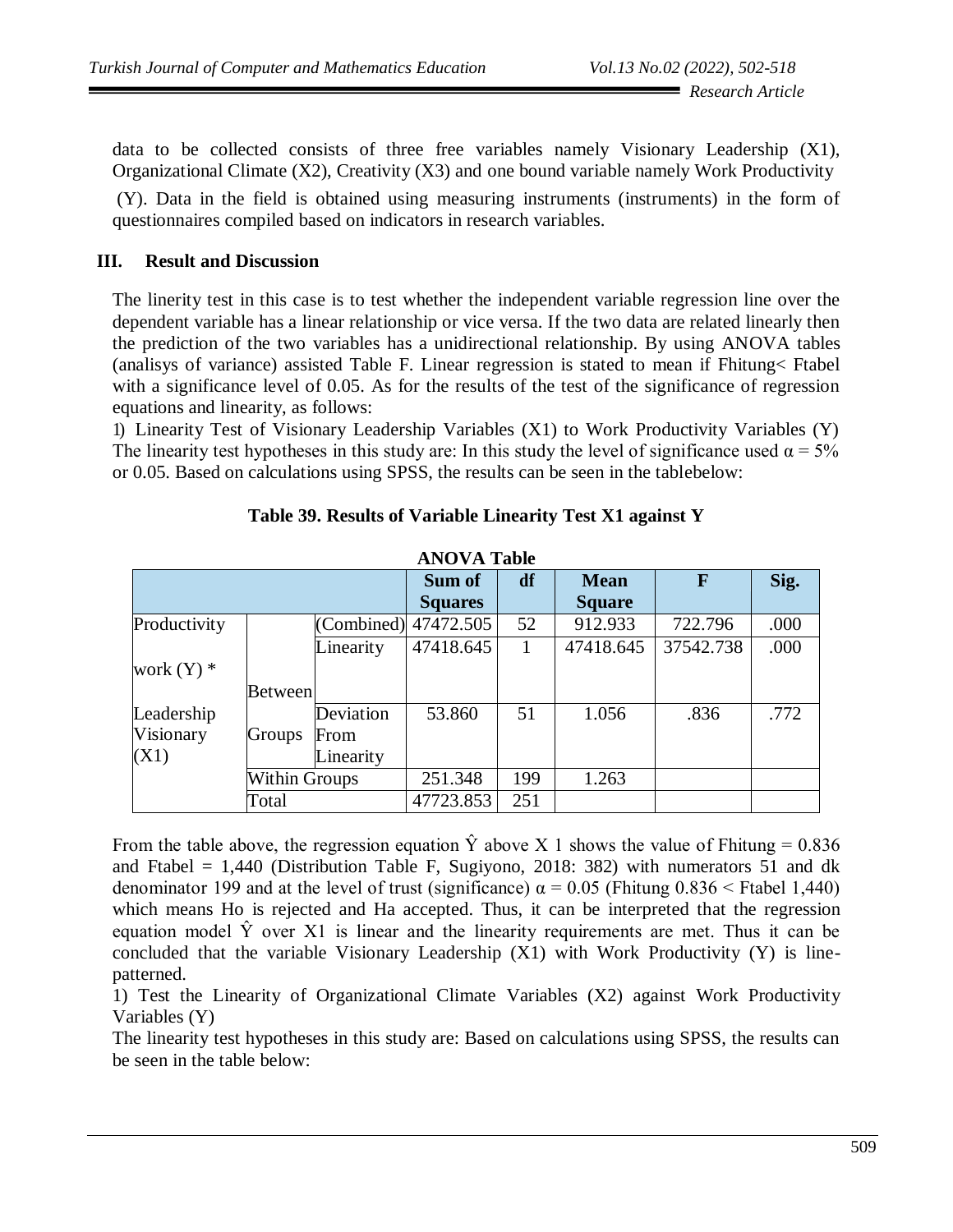|  |  |  |  |  | Table 40. Results of Variable Linearity Test X2 against Y |
|--|--|--|--|--|-----------------------------------------------------------|
|--|--|--|--|--|-----------------------------------------------------------|

|               |                      |            | Sum of         |     | <b>Mean</b>   |             |      |
|---------------|----------------------|------------|----------------|-----|---------------|-------------|------|
|               |                      |            | <b>Squares</b> | df  | <b>Square</b> | $\mathbf F$ | Sig. |
|               |                      | (Combined) | 47624.154      | 53  | 898.569       | 1784.537    | .000 |
| Produktivita  |                      | Linearity  | 47565.887      |     | 47565.887     | 94464.736   | .000 |
|               |                      |            |                |     |               |             |      |
| Kerja $(Y)$ * | Between              |            |                |     |               |             |      |
| <b>Iklim</b>  | Groups               | Deviation  |                |     |               |             |      |
| Organisasi    |                      | from       | 58.267         | 52  | 1.121         | 1.225       | .648 |
| (X2)          |                      | Linearity  |                |     |               |             |      |
|               | <b>Within Groups</b> |            | 99.699         | 198 | .504          |             |      |
|               | Total                |            | 47723.853      | 251 |               |             |      |

From the table above, the regression equation on  $X2$  shows the value of Fcount = 1,225 and Ftable = 1,440 (Distribution Table F, Sugiyono, 2018: 382) with dk in the numerator 51 and dk in the denominator 199 and at the level of confidence (significance) = 0, 05 (Fcount  $1,225 <$ Ftable 1,440) which means Ho is rejected and Ha is accepted. Thus, it can be interpreted that the regression equation model over X2 is linear and the linearity requirements are met. Thus it can be concluded that the climate variable of the organization  $(X2)$  with Work Productivity  $(Y)$  is line-patterned.

1) Test the Linearity of Creativity Variables (X3) against Work Productivity Variables(Y)

In this study the level of significance used  $\alpha = 5\%$  or 0.05. Based on calculations using SPSS, the results can be seen in the table below:

| <b>NOVA Table</b>              |                      |                                |                                           |     |                              |         |      |
|--------------------------------|----------------------|--------------------------------|-------------------------------------------|-----|------------------------------|---------|------|
|                                |                      |                                | <b>Sum</b><br><b>of</b><br><b>Squares</b> | df  | <b>Mean</b><br><b>Square</b> | R       | Sig. |
|                                |                      | (Combined)                     | 47453.088                                 | 53  | 895.341                      | 654.728 | .000 |
| Productivity<br>work $(Y)$ $*$ | <b>Between</b>       | Linearity                      | 47231.658                                 |     | 47231.658 34538.643          |         | .000 |
| creativity<br>(X3)             | <b>Groups</b>        | Deviation<br>from<br>Linearity | 221.429                                   | 52  | 4.258                        | 1.114   | .812 |
|                                | <b>Within Groups</b> |                                | 270.765                                   | 198 | 1.368                        |         |      |
|                                | Total                |                                | 47723.853                                 | 251 |                              |         |      |

# **Table 41. Results of Variable Linearity Test X3 against Y**

From the table above, the regression equation  $\hat{Y}$  above X3 shows the value of Fhitung = 1,114 and Ftabel =  $1,440$  (Distribution Table F, Sugiyono, 2018: 382) with numerators 51 and dk denominator 199 and at the level of trust (significance)  $\alpha = 0.05$  (Fhitung 1,114 < Ftabel 1,440) which means Ho rejected and Ha accepted. Thus, it can be interpreted that the regression

# AN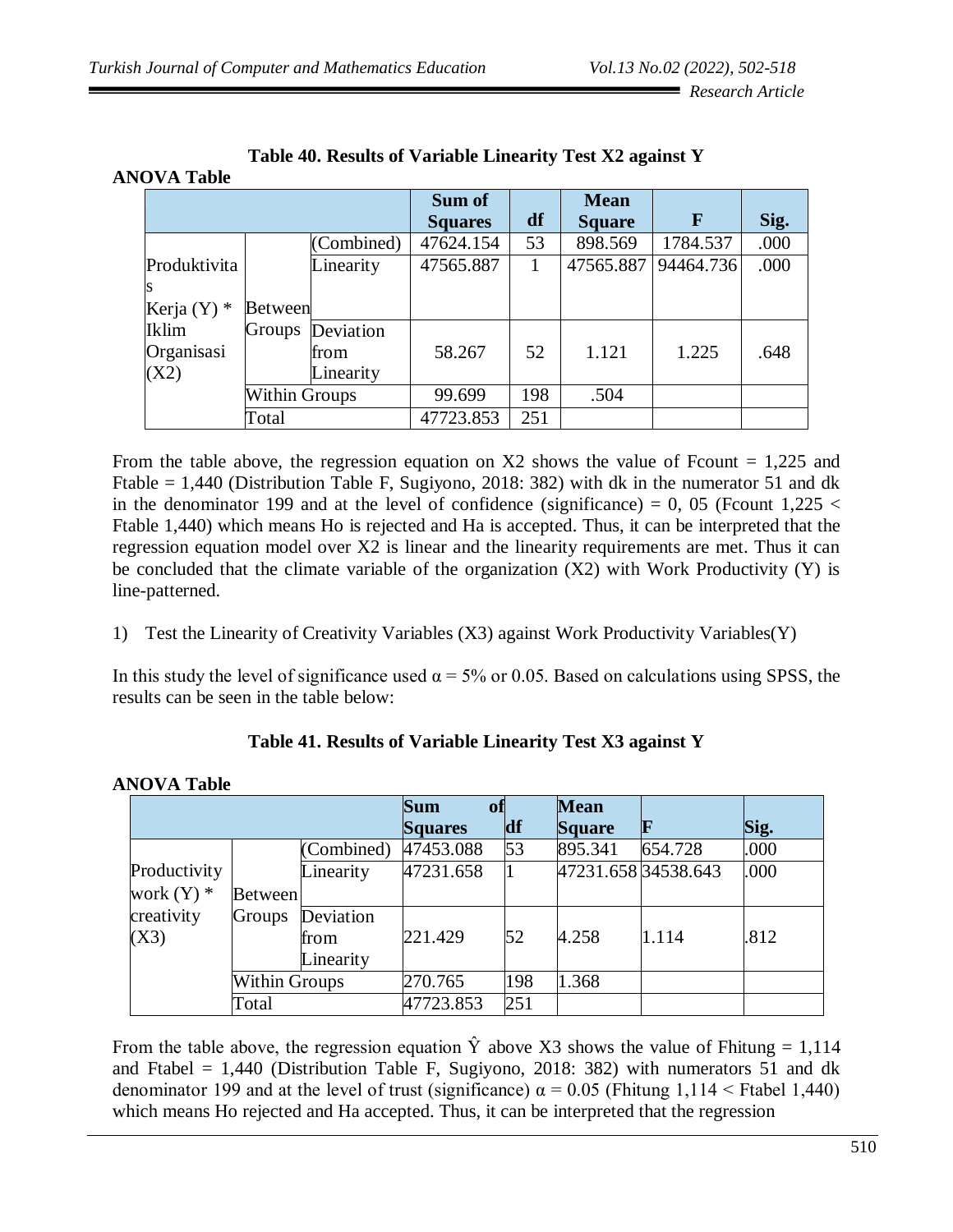equation model  $\hat{Y}$  over X3 is linear and the linearity requirements are met. Thus it can be concluded that the variable creativity (X3) with Work Productivity (Y) is line-patterned.

| <b>Relationships</b> | <b>Regression</b>   |                | <b>Linearity of</b>                          | <b>Conclusion</b>                 |
|----------------------|---------------------|----------------|----------------------------------------------|-----------------------------------|
| between<br>variables | <b>Equation</b>     | <b>F</b> count | <b>Regression Equations</b><br><b>Ftable</b> |                                   |
|                      |                     |                |                                              | Fhitung $\langle$ Ftabel means    |
| $Y - X1$             | $\hat{Y} = 1,400 +$ | 0,836          | 1,440                                        | Regression Equation between Y and |
|                      | 0,698 X1            |                |                                              | The X1 is linear.                 |
|                      |                     |                |                                              | $Fhitung < Ftable$ berarti        |
| $Y - X2$             | $\hat{Y} = 1,039 +$ | 1,225          | 1,440                                        | Regression Equation between Y and |
|                      | $0,650$ X2          |                |                                              | X2 is linear.                     |
|                      | $\hat{Y} = 1,875 +$ |                |                                              | Fhitung $\langle$ Ftabel means    |
| $Y - X3$             | 0,422 X3            | 1,114          | 1,440                                        | Regression Equation between Y and |
|                      |                     |                |                                              | The X3 is linearly patterned.     |

**Table 42. Summary of The Linearity Test of Regression Equations**

1) The relationship between Visionary Leadership (X1) and Work Productivity (Y) is represented in the form of regression equations. The results of the analysis to establish the regression equation are shown in the followingtable:

## **Table 43. Output Determination of Regression Equation Between Visionary Leadership (X1) and Work Productivity (Y)**

|              | Cochicitus                   |                                              |                   |                                            |         |      |  |
|--------------|------------------------------|----------------------------------------------|-------------------|--------------------------------------------|---------|------|--|
|              |                              | <b>Unstandardized</b><br><b>Coefficients</b> |                   | <b>Standardized</b><br><b>Coefficients</b> |         |      |  |
| <b>Model</b> |                              |                                              | <b>Std. Error</b> | <b>Beta</b>                                |         | Sig. |  |
|              | (Constant)                   | .400                                         | .652              |                                            | .614    | .005 |  |
|              | Kepemimpinan Visioner $(X1)$ | .698                                         | .005              | .697                                       | 197.082 | .000 |  |

**Coefficients<sup>a</sup>**

a. Dependent Variable: Productivity word (Y)

Based on table 53 is known the slope constant (a) 1,400 with constant (b) X1 of 0.698 so that the regression equation formed between the variables of organizational support for Work Productivity through Visionary Leadership is  $\hat{Y} = 1,400 + 0.698$  X1. The results of the regression equation significance test are displayed in table54:

| <b>ANOVA</b> <sup>a</sup> |            |                       |     |                      |      |      |
|---------------------------|------------|-----------------------|-----|----------------------|------|------|
| <b>Model</b>              |            | <b>Sum of Squares</b> | df  | <b>Mean Square F</b> |      | Sig. |
|                           | Regression | 47418.645             |     | 47418.645            | .243 | 000b |
|                           | Residual   | 305.208               | 250 |                      |      |      |
|                           | Total      | 47723.853             | 251 |                      |      |      |

#### **Table 44 Significance Test Results**

a. Dependent Variable: Productivity work(Y)

b. Predictors: (Constant), Visionary Leadership(X1)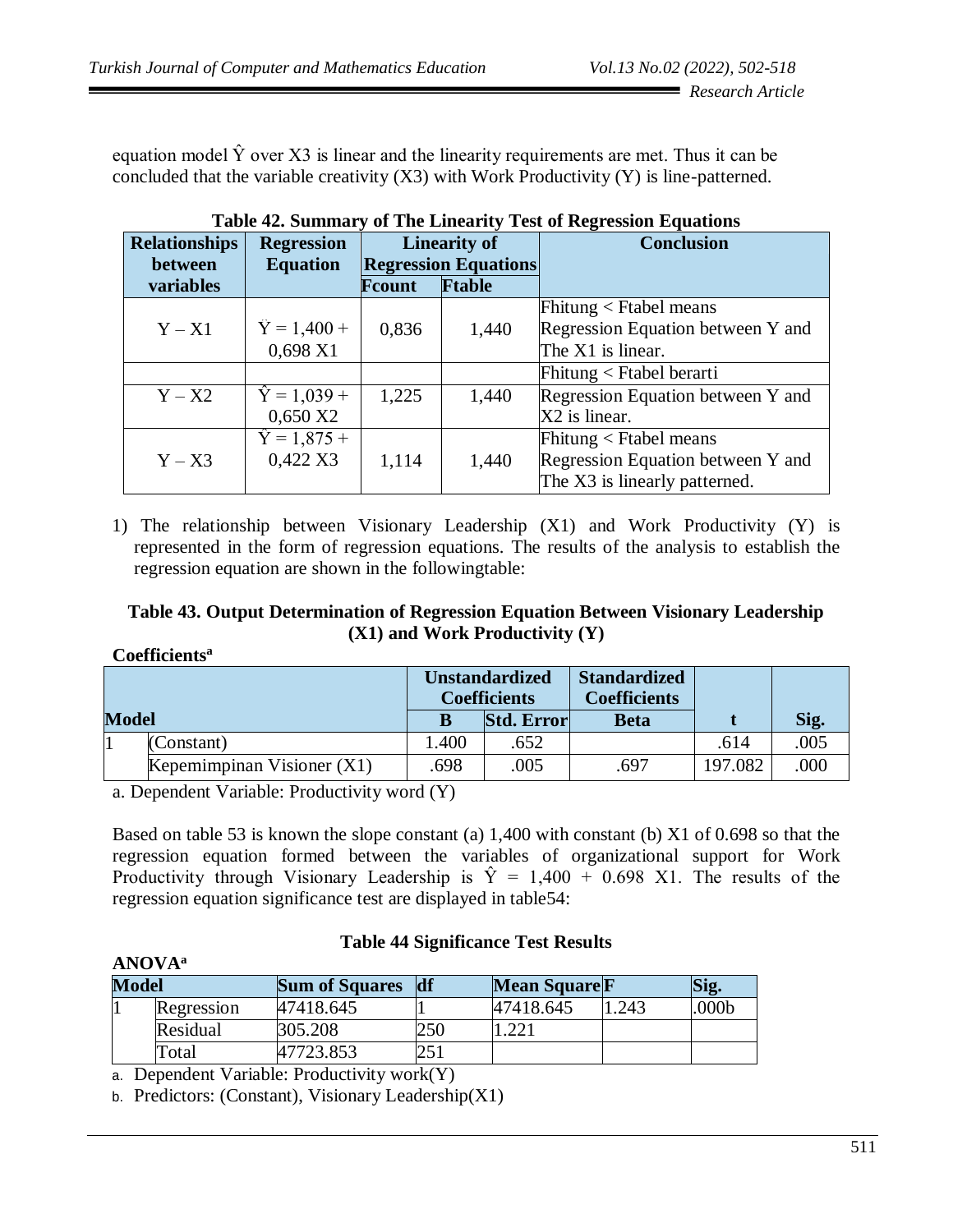The probability value (sig,) of  $0.000 \le$  the value of 0.05 thus the regression equation  $\hat{Y} = 1.400 +$ 0.698 X1 is significant. The results of this test confirm that the equation can be used to predict work productivity (Y) based on visionary leadership scores (X1). To determine the magnitude of visionary leadership's contribution to work productivity can be seen from the value of the coefficient of determination (ry1)2, as seen from the results of the following SPSS test:

#### **Table 45. Coefficient of Visionary Leadership Determination (X1) on Work Productivity (Y)**

## **Model Summary<sup>b</sup>**

| Model | $\mathbf R$                                                                            | <b>R</b> Square |      | Adjusted R Square   Std. Error of the Estimate |
|-------|----------------------------------------------------------------------------------------|-----------------|------|------------------------------------------------|
|       | .697a                                                                                  | 485             | .49″ | 1.105                                          |
|       | $\overline{D}$ 1, $\overline{C}$ $\overline{M}$ 1, $\overline{M}$ 1, 1, $\overline{M}$ |                 |      |                                                |

a. Predictors: (Constant), Visionary Leadership(X1)

b. Dependent Variable: Work Productivity(Y)

There is a very significant positive relationship between Visionary Leadership and Work Productivity. With a coefficient of determination  $(ry1)2 = 0.485$  Visionary Leadership Contribution to Work Productivity which can mean that 48.5% of Work Productivity can be explained by Visionary Leadership 51.5% the rest is a contribution from other factors, with a correlation coefficient of  $ry1 = 0.697$  then strongly correlated.

The visionary leadership contribution model to work productivity can be illustrated by the regression equation model  $\hat{Y} = 1,400 + 0.698 \text{ X1}$ , as seen in the scatter diagram as follows: The second hypothesis test is done on Organizational Climate testing (X2) with Work Productivity (Y). Testing is conducted under the following conditions:

## **Table 46. Output Determination of Regression Equation Between Organizational Climate (X2) and Work Productivity (Y)**

## **Coefficients<sup>a</sup>**

| Model |                                                                                                                | Unstandardized<br>Coefficients |            | Standardized<br> Coefficients |         | Sig. |
|-------|----------------------------------------------------------------------------------------------------------------|--------------------------------|------------|-------------------------------|---------|------|
|       |                                                                                                                | B                              | Std. Error | <b>Beta</b>                   |         |      |
|       | (Constant)                                                                                                     | 1.039                          | .473       |                               | 2.196   | .029 |
|       | Organizational Climate $(X2)$                                                                                  | .650                           | .003       | .698                          | 274.369 | .000 |
|       | 1. $\mathbf{D}$ , , 1, , $\mathbf{V}$ , , 1, , $\mathbf{W}$ , , $\mathbf{D}$ , , $\mathbf{L}$ , , $\mathbf{V}$ |                                |            |                               |         |      |

b. Dependent Variable: Work Productivity(Y)

Based on table 56 is known slope constant (a) 1.039 with constant (b) X2 of 0.650 so that the regression equation formed between the variable Climate Organization to Work Productivity is  $\hat{Y}$  $= 1.039 + 0.650X2$ . The results of the regression equation significance test are displayed in table 47:

## **Table 47. Significance Test Results**

| <b>ANOVAa</b> |       |            |                                                |     |               |       |       |
|---------------|-------|------------|------------------------------------------------|-----|---------------|-------|-------|
|               | Model |            | Sum of Squares df                              |     | Mean Square F |       | Sig.  |
|               |       | Regression | 4501.001                                       |     | 4501.001      | 1.852 | .000b |
|               |       | Residual   | 48112.702                                      | 116 | 414.765       |       |       |
|               |       | Total      | 52613.703                                      |     |               |       |       |
|               |       |            | n. Dan an dant Vanjaklar Waul, Dua dreater (V) |     |               |       |       |

a. Dependent Variable: Work Productivity(Y)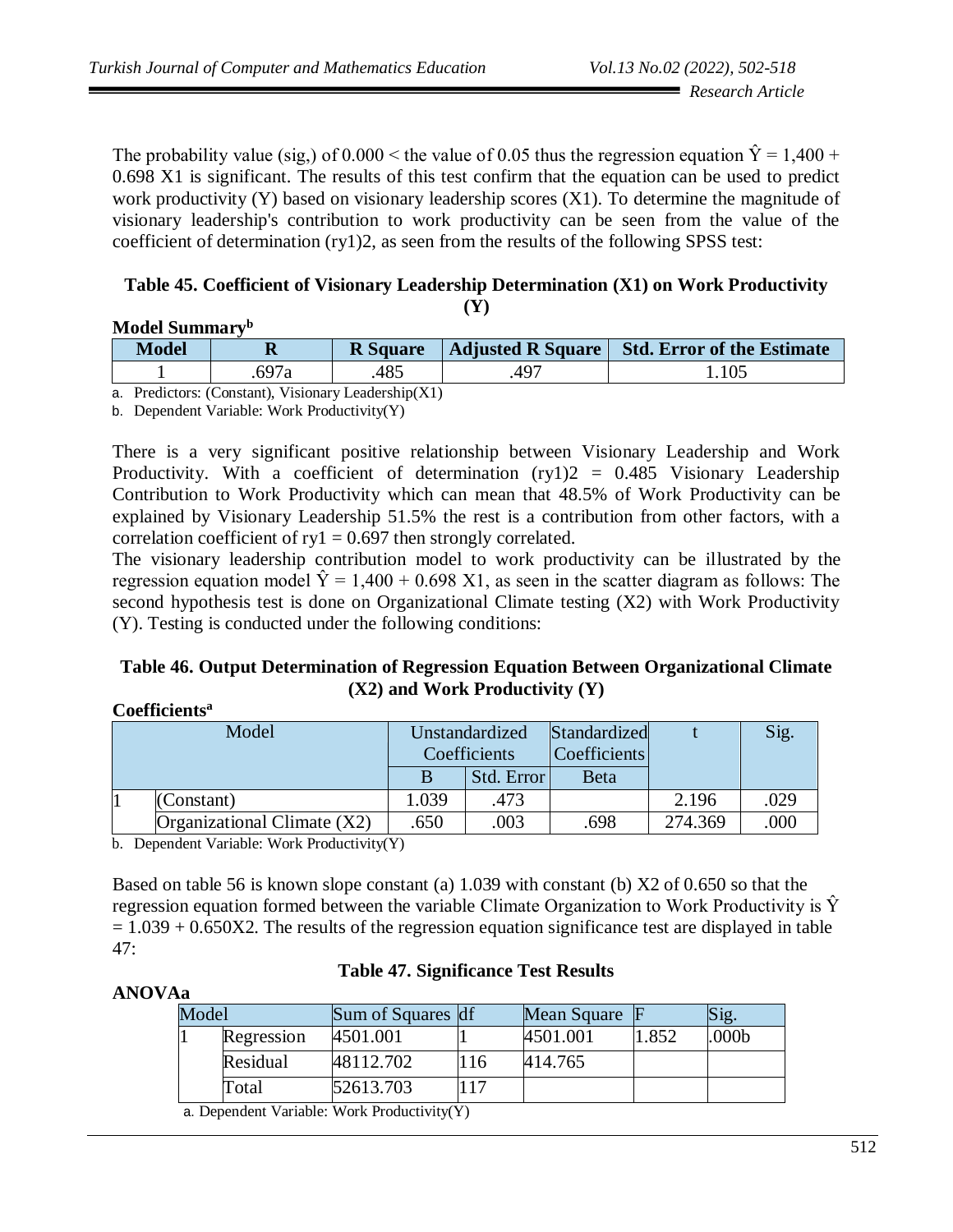b. Predictors: (Constant), Organizational Climate(X2)

The probability value (sig,) of  $0.000 <$  the value of 0.05 thus the regression equation  $\hat{Y} = 1.039 +$ 0.650 X2 is significant. The results of this test confirm that the equation can be used to predict work productivity (Y) based on the Organization's Climate score (X2).

To determine the magnitude of the contribution of the Organization's Climate to Work Productivity can be seen from the value of the coefficient of determination (ry2)2, as seen from the results of the following SPSS test:

#### **Table 48. Coefficient of Determination Organizational Climate (X2) to Work Productivity (Y)**

| Model Summary <sup>b</sup>                                     |       |                 |     |                                              |  |  |  |  |
|----------------------------------------------------------------|-------|-----------------|-----|----------------------------------------------|--|--|--|--|
| <b>Model</b>                                                   |       | <b>R</b> Square |     | Adjusted R Square Std. Error of the Estimate |  |  |  |  |
|                                                                | .698a |                 | 418 | 20.366                                       |  |  |  |  |
| $\sim$ D. F. Comparison (Countries) Oriented the 1 CF and (VO) |       |                 |     |                                              |  |  |  |  |

a. Predictors: (Constant), Organizational Climate(X2)

b. Dependent Variable: Work Productivity(Y)

There is a significant positive relationship between the organization's climate and the productivity of work. With a coefficient of determination  $(ry_2)^2 = 0.478$  The Contribution of The Organization's Climate to Work Productivity can be interpreted that 47.8% of Work Productivity can be explained by the organization's climate. The remaining 52.2% is a contribution from other factors, with a correlation coefficient of  $ry_2 = 0.698$  showing a strong correlation. The Organization's Climate contribution model to Work Productivity can be illustrated by the regression equation model  $\hat{Y} = 1.039 + 0.650$  X2, as seen in the scatter diagram asfollows: The third hypothesis tested the relationship between creativity  $(X3)$  and work productivity  $(Y)$ . The test was conducted under the following conditions: The relationship between Creativity (X3) and Work Productivity (Y) is represented in the form of regression equations. The results of the analysis to establish the regression equation are shown in the following table:

| Table 49. Output Determination of Regression Equation Between Creativity (X3) and |
|-----------------------------------------------------------------------------------|
| <b>Work Productivity <math>(Y)</math></b>                                         |

| Coefficients <sup>a</sup><br><b>Model</b> |                | <b>Unstandardized</b><br><b>Coefficients</b> |           | <b>Standardized</b><br><b>Coefficients</b> | T       | Sig. |
|-------------------------------------------|----------------|----------------------------------------------|-----------|--------------------------------------------|---------|------|
|                                           |                |                                              | Std.Error | <b>Beta</b>                                |         |      |
|                                           | (Constant)     | 1.875                                        | .837      |                                            | 1.045   | .029 |
|                                           | Creativity(X3) | 422                                          | .006      | .495                                       | 154.888 | .000 |

c. Dependent Variable: Produktivitas Kerja(Y)

Based on table 59 is known the slope constant (a) 1.875 with constant (b) X3 of 0.422 so that the regression equation formed between the variables of creativity to Work Productivity through Creativity is  $\hat{Y} = 1.875 + 0.422$  X3. The results of the regression equation significance test are displayed in table 50: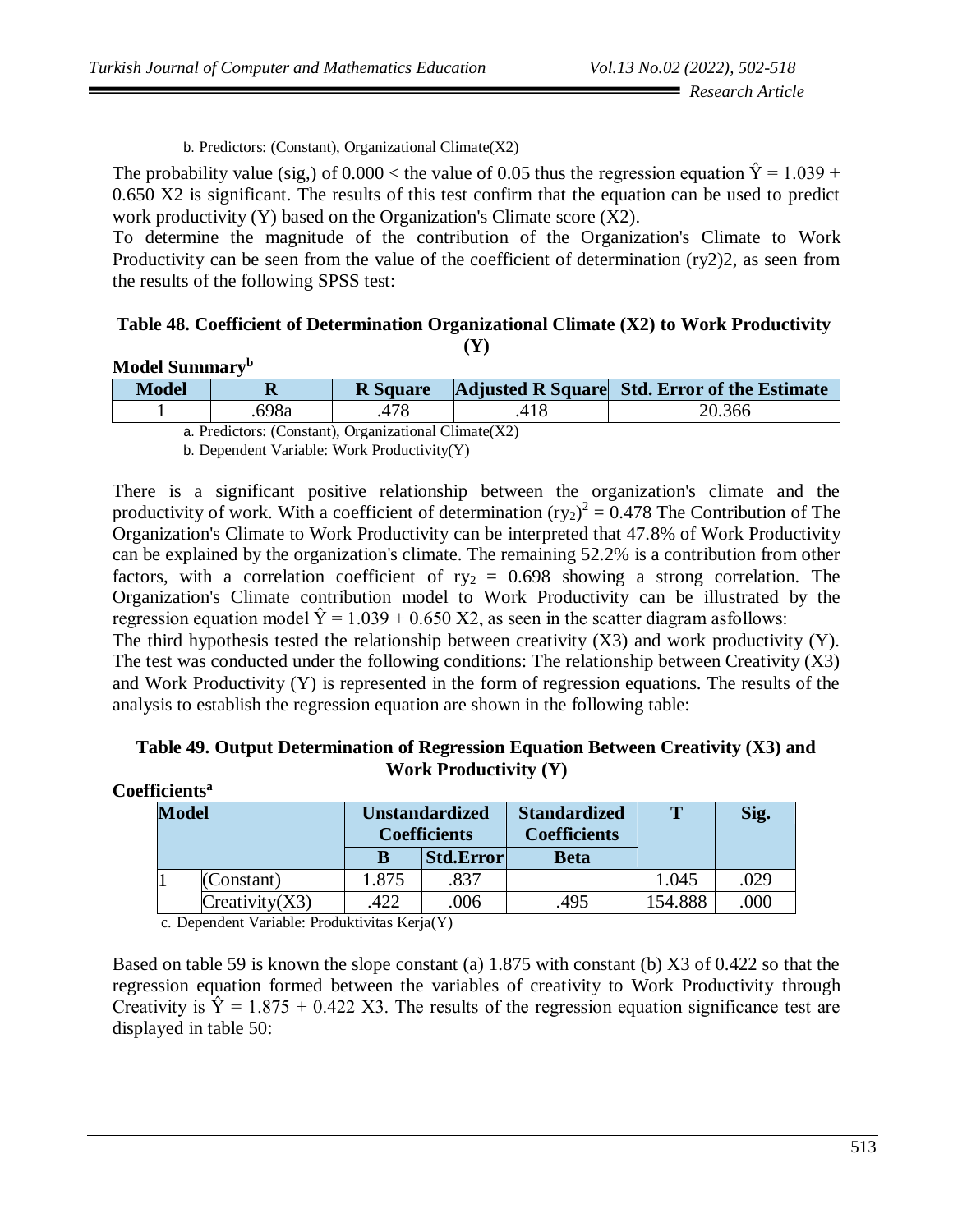| <b>ANOVA</b> <sup>a</sup> |            |                       |     |                    |       |                  |
|---------------------------|------------|-----------------------|-----|--------------------|-------|------------------|
| <b>Model</b>              |            | <b>Sum of Squares</b> | df  | <b>Mean Square</b> |       |                  |
|                           | Regression | 47231.658             |     | 47231.658          | 1.239 | 000 <sub>b</sub> |
|                           | Residual   | 492.195               | 250 | 1.969              |       |                  |
|                           | Total      | 47723.853             | 251 |                    |       |                  |

## **Table 50. Significance Test Results**

a. Dependent Variable: Work Productivity(Y)

b. Predictors: (Constant), Creativeness(X3)

The probability value (sig,) of  $0.000 \le$  the value of 0.05 thus the regression equation  $\hat{Y} = 1.875 +$ 0.422 X3 is significant. The results of this test confirm that the equation can be used to predict work productivity (Y) based on creativity score  $(X_3)$ .

To determine the magnitude of the contribution of Creativity to Work Productivity can be seen from the value of the coefficient of determination  $(ry_3)2 = 0.483$  as seen from the results of the following SPSS test:

## **Table 51. Coefficient of Creativity Determination (X3) to Work Productivity (Y) Model Summary<sup>b</sup>**

| Model | v    | <b>R</b> Square |             | Adjusted R Square Std. Error of the Estimate |
|-------|------|-----------------|-------------|----------------------------------------------|
|       | 695a | 483             | $\Delta$ 97 | .403                                         |

a. Predictors: (Constant), Creativeness(X3)

b. Dependent Variable: Work Productivity(Y)

There is a significant positive relationship between creativity and work productivity can be seen that the Contribution of Creativity to Work Productivity with a coefficient of determination  $(ry3)2 = 0.483$  which can be interpreted that 48.3% of Work Productivity can be explained by Creativity.51.7% of the rest is a contribution from other factors. There is a significant positive relationship between creativity and work productivity can be seen that the Contribution of Creativity to Work Productivity with a coefficient of determination  $(rv3)2 = 0.483$  which can be interpreted that 48.3% of Work Productivity can be explained by Creativity.51.7% of the rest is a contribution from other factors. The fourth hypothesis test was conducted testing the Relationship between Visionary Leadership (X1) and Organizational Climate (X2) together with Work Productivity (Y). Testing is conducted under the following conditions:

The relationship between Visionary Leadership  $(X1)$  and Organizational Climate  $(X2)$  and Work Productivity (Y) is represented in the form of regression equations. The results of the analysis to establish the regression equation are shown in the following table:

| Table 52. Output Determination of Regression Equation Between Visionary Leadership |
|------------------------------------------------------------------------------------|
| $(X1)$ and Organizational Climate $(X2)$ with Work Productivity $(Y)$              |

|              | Coefficients <sup>a</sup>     |                                              |                   |                                            |        |      |
|--------------|-------------------------------|----------------------------------------------|-------------------|--------------------------------------------|--------|------|
| <b>Model</b> |                               | <b>Unstandardized</b><br><b>Coefficients</b> |                   | <b>Standardized</b><br><b>Coefficients</b> |        | Sig. |
|              |                               |                                              | <b>Std. Error</b> | <b>Beta</b>                                |        |      |
|              | (Constant)                    | 1.838                                        | .372              |                                            | 2.251  | .025 |
|              | Visionary Leadership $(X1)$   | .351                                         | .028              | .351                                       | 12.475 | .000 |
|              | Organizational Climate $(X2)$ | .618                                         | .027              | .649                                       | 23.082 | .000 |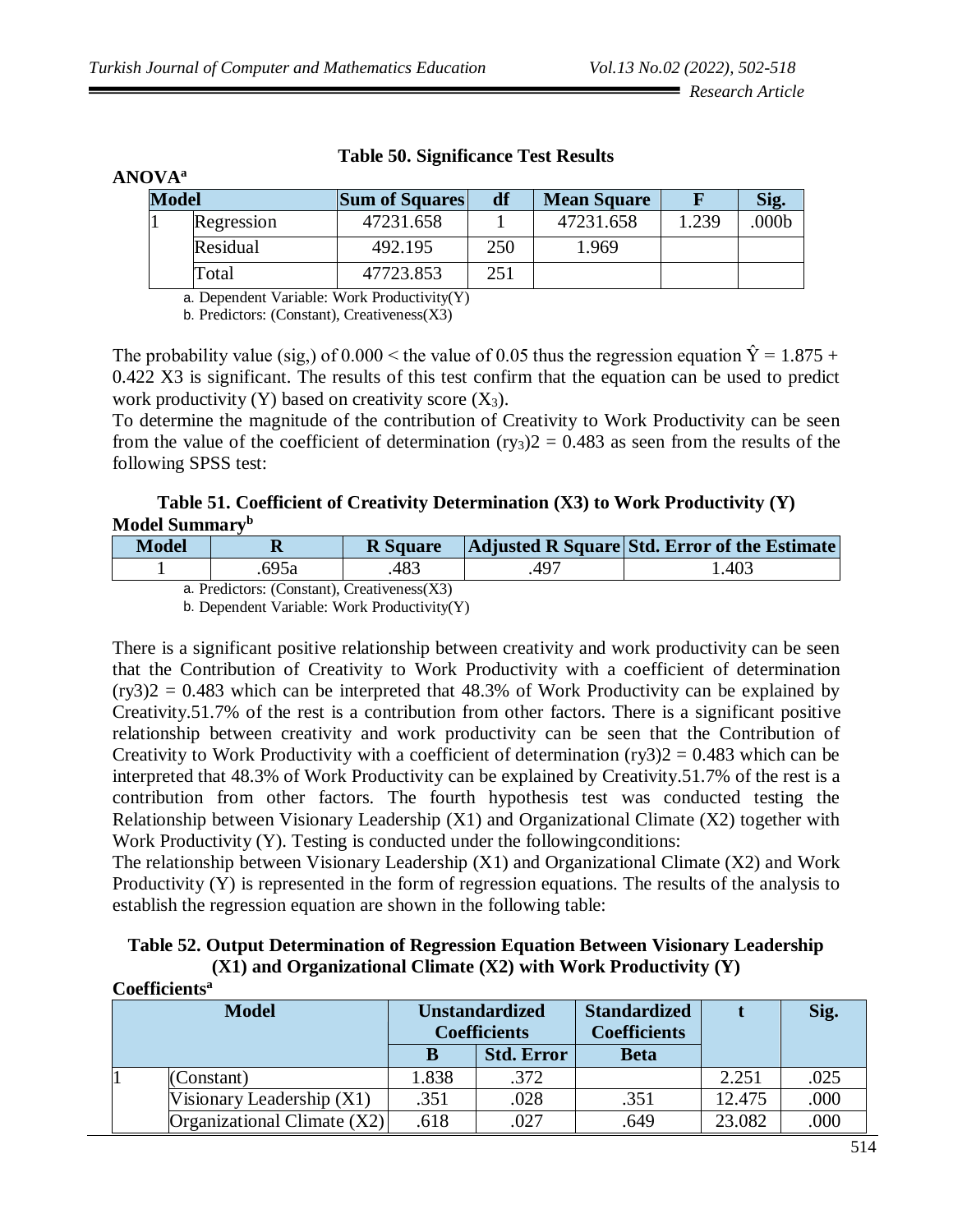d. Dependent Variable: Work Productivity(Y)

Based on the table above is known the slope constant (a) 1.838 with constant (b) X1 of 0.351 and constant (b) X2 of 0.618 so that the regression equation formed between visionary leadership variables and organizational climate together is met with work productivity through job satisfaction which is  $\hat{Y} = 1.838 + 0.351X1 + 0.618X2$ .

To determine the magnitude of the contribution of Visionary Leadership (X1) and Organizational Climate  $(X2)$  together to Work Productivity  $(Y)$  can be seen from the value of the coefficient of determination (rx12y)2, as seen from the results of the following SPSS test:

| Table 53. Test the Significance of Visionary Leadership (X1) and Organizational Climate |                                            |  |  |
|-----------------------------------------------------------------------------------------|--------------------------------------------|--|--|
|                                                                                         | $(X2)$ together on Work Productivity $(Y)$ |  |  |

| <b>ANOVA</b> <sup>a</sup> |              |                       |     |                    |      |       |  |  |
|---------------------------|--------------|-----------------------|-----|--------------------|------|-------|--|--|
|                           | <b>Model</b> | <b>Sum of Squares</b> |     | <b>Mean Square</b> |      | Sig.  |  |  |
|                           | Regression   | 47626.645             |     | 23813.322          | .822 | .000b |  |  |
|                           | Residual     | 97.209                | 249 | .390               |      |       |  |  |
|                           | Total        | 47723.853             | 251 |                    |      |       |  |  |

a. Dependent Variable: productivity of work $(Y)$ 

b. Predictors: (Constant), organizational climate  $(X2)$ , visionary leadership $(X1)$ 

The probability value (sig) of  $0.000 <$  the value of 0.05 thus the regression equation  $\hat{Y} = 1.838 +$  $0.351X1 + 0.618X2$ . Significant. The results of this test confirm that the equation can be used to forecast Work Productivity (Y) based on Visionary Leadership (X1) and Organizational Climate (X2) scorestogether.

The contributions of Visionary Leadership (X1) and Organizational Climate (X2) together to Work Productivity (Y) are indicated by the calculation of the coefficient of determination with the followingresults:

## **Table 54. Visionary Leadership Determination Coefficient (X1) and Organizational Climate (X2) together on Work Productivity (Y)**

## **Model Summary<sup>b</sup>**

| Model |      | <b>R</b> Square |      | Adjusted R Square   Std. Error of the Estimate |
|-------|------|-----------------|------|------------------------------------------------|
|       | 799a | 638             | .698 | .625                                           |

a. Predictors: (Constant), Organizational Climate (X2), Visionary Leadership(X1)

b. Dependent Variable: Work Productivity(Y)

According to Table 54 above, there is a significant positive relationship between visionary leadership and the organizational climate along with work productivity. Visionary Leadership and Organizational Climate jointly contribute to the coefficient of determination  $(ry12)2 = 0.638$ , meaning the contribution of visionary leadership together with the organizational climate to the variable work productivity of 63.8% while the remaining 36.7% is contributed by other factors. With coefficiency correlation  $ry12 = 0.799$  indicates a strongcorrelation.

## **IV. Conclusion**

Based on the results of the analysis, the discussion of the results of research and hypotheses that have been tested, it can be concluded as follows: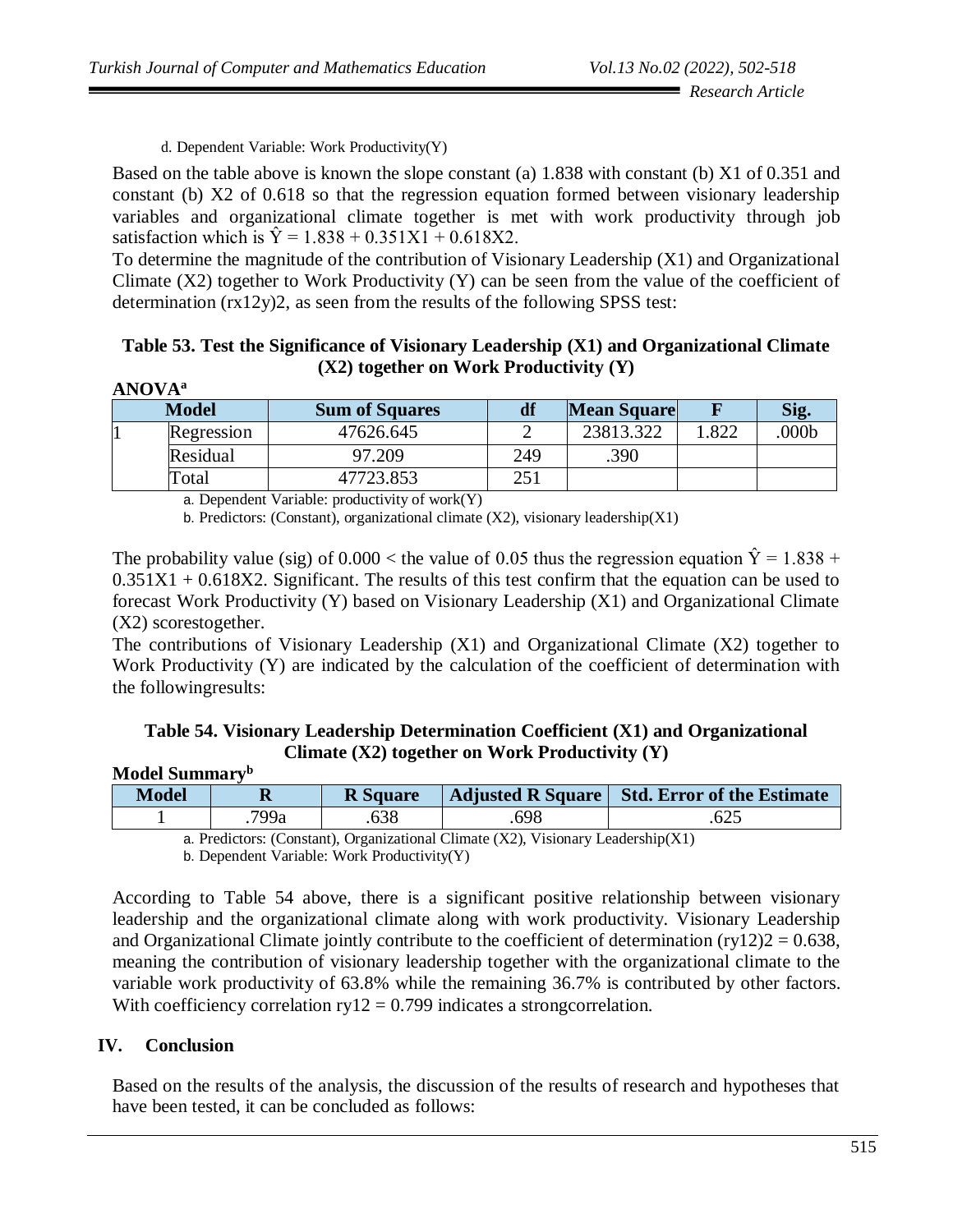1. Increase in Work Productivity can be done by strengthening Visionary Leadership, Organizational Climate, and Creativity as free variables.

The results of identification of the relationship forces between research variables with the following conclusions:

- 1. There is a very significant positive relationship between Visionary Leadership and Work productivity. With the result of the coefficient of determination  $(ry1)2 = 0.485$ . Visionary Leadership's contribution to Work Productivity which can mean that 48.5% of Work Productivity can be explained by Visionary Leadership the remaining 51.5% is a contribution from other factors, with a correlation coefficient of  $ry1 = 0.697$  then strongly correlated.
- 2. There is a significant positive relationship between the organization's climate and the productivity of work. With a coefficient of determination  $(ry2)2 = 0.478$  The Contribution of The Organization's Climate to Work Productivity can be interpreted that 47.8% of Work Productivity can be explained by the organization's climate. The remaining 52.2% is a contribution from other factors, with a correlation coefficient of  $ry2 = 0.698$  showing a strong correlation.
- 3. There is a significant positive relationship between creativity and work productivity it can be seen that the Contribution of Creativity to Work Productivity with a coefficient of determination  $(ry3)2 = 0.483$  which can be interpreted that 48.3% of Work Productivity can be explained by Creativity.51.7% of the rest is a contribution from other factors. With a correlation coefficient of  $ry3 = 0.695$  thus showing a strongcorrelation.
- 4. There is a significant positive relationship between visionary leadership and the organizational climate along with work productivity. Visionary Leadership (X1) and Organizational Climate (X2) together contribute to the coefficient of determination (ry12)2 = 0.638, meaning the contribution of visionary leadership together with the organizational climate to the variable Work productivity (Y) of 63.8% while the remaining 36.7% is contributed by other factors. With coefficiency correlation  $ry12 = 0.799$  indicates a strong correlation.
- 5. There is a significant positive relationship between visionary leadership and creativity along with work productivity. The coefficient of determination  $(ry13)2 = 0.637$  is obtained, which means that Visionary Leadership (X1) and Creativity (X3) together contribute to Work Productivity (Y) of 63.7% while the remaining 36.3% is the contribution of other factors. With a correlation coefficient of  $ry13 = 0.798$  indicates a strongcorrelation.
- 6. There is a significant positive relationship between organizational climate and creativity along with work productivity. With a coefficient of determination  $(ry23)2 = 0.561$ , which means  $that organizational climate(X2) and creativity(X3) together contribute to work productivity$ (Y) of 56.1% while the remaining 43.9% is the contribution of other factors. With a correlation coefficient of  $ry23 = 0.749$  indicates a strongcorrelation.
- 7. There is a very significant positive relationship between visionary leadership, organizational climate, and creativity along with work productivity. The coefficient of determination  $(ry123)2 = 0.808$  means that Visionary Leadership  $(X1)$ , Organizational Climate  $(X2)$  and Creativity (X3) together contribute to Work Productivity (Y) by the remaining  $80.8\%$  the remaining 19.2% is affected by other factors. With a correlation coefficient of  $ry123 = 0.899$ indicates a very strongcorrelation.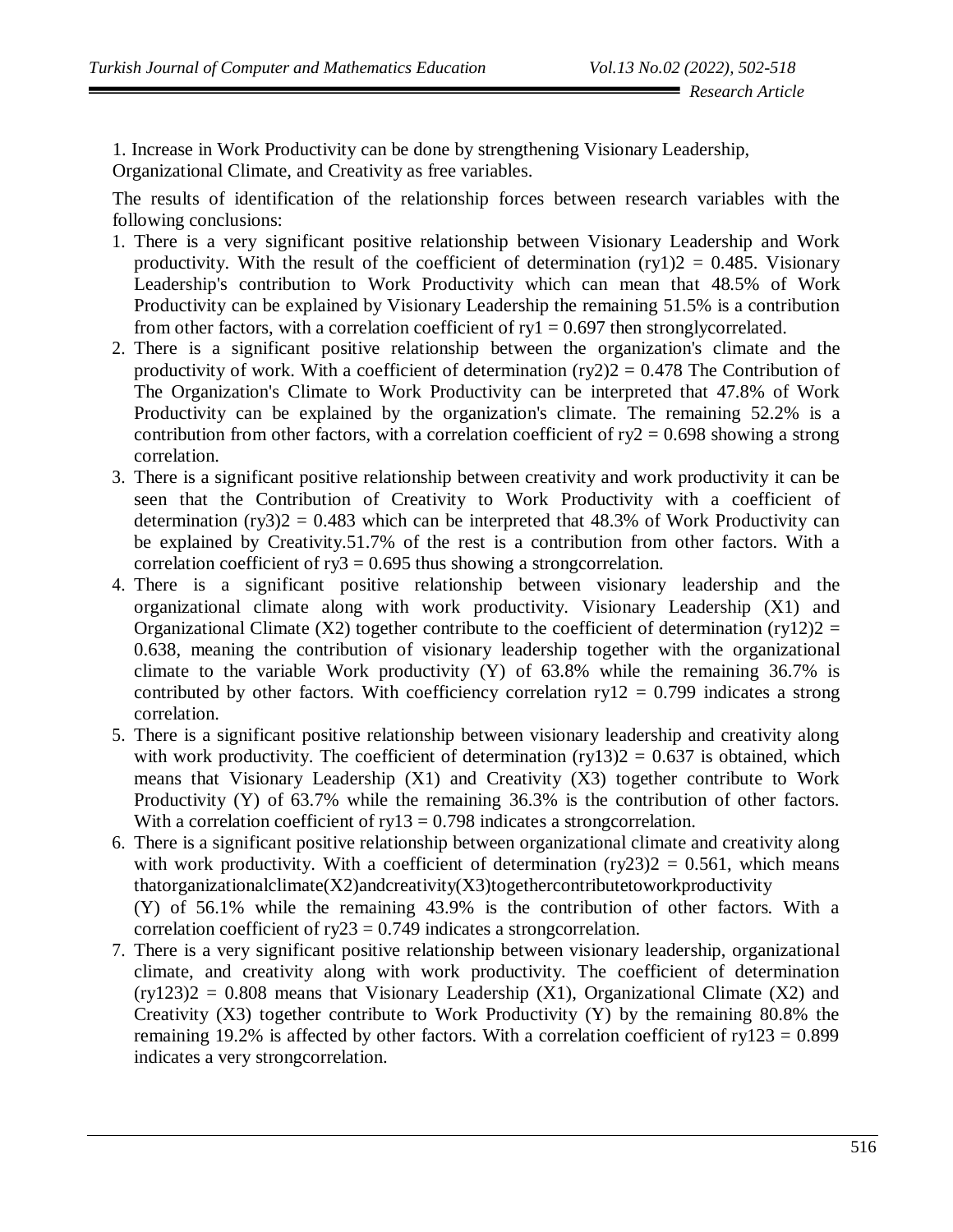## **References**

[1] Bahrami, M. A., Barati, O., Ghoroghchian, M., Montazer-alfaraj, R., & Ranjbar Ezzatabadi, M. (2016). *Role of Organizational Climate in Organizational Commitment: The Case of Teaching Hospitals*.*OsongPublicHealthandResearchPerspectives*,*7*(2),96–100.

<https://doi.org/10.1016/j.phrp.2015.11.009>

- [2] Bureš Vladimír, Andrea Stropková. 2014. *Labour Productivity and Possibilities of its Extension by knowledge Management Aspects. Procedia-Social and Behavioral Sciences.* Volume 109: 1088-1093. 1877-0428 © 2014 The Authors. Published by Elsevier Ltd. Selection and peer review under responsibility of Organizing Committee of BEM 2013. doi: 10.1016/j.sbspro.2013.12.592
- *[3]* Bateman dan Snell. 2015. *Management Leading and Collaborating In Copetitive Word. New York.11th Edition: Mc Graw-Hill International Edition.*
- [4] Baker, J. (2009). *Special School Headship in Times of Change: impossible challenges or golden opportunities. British Journal of Special Education*, 36(4),191-197
- *[5]* Colette M. Taylor, Lubbock, Casey J. Cornelius, Kate Colvin. 2013. *Visionary leadership and its, relationship to organizational, effectiveness. Leadership & Organization Development Journal. Vol. 35 No. 6, 2014. pp. 566-583r Emerald Group Publishing Limited 0143-7739. DOI 10.1108/LODJ-10- 2012-0130*
- [6] David M. Tonaszuck, (2000). *The Impact of Leadership on Systematic Organizational Change. Thesis.* Massachusetts Institute of Technology. All rights reserved. Deborah J.Nightingale. Professor of Aeronautics and Astronautics. Thesis Supervisor
- [7] DaleTimpe(2001).SeriManajemenSumberDayaManusia,Kinerja/.Performance.Jakarta: Elex Media Komputindo
- [8] Dimyati, Hamdan, 2014. Model kepemimpinan & system Pengambilan Keputusan. Pustaka Setia, Bandung.
- [9] Edo, Barineka Lucky (Ph.D) & Nwosu, Isabella Chika, 2018. *Working Environment and Teachers' Productivity in Secondary Schools in Port-Harcourt Metropolis. International Journal of Innovative Psychology & Social Development*. SEAHI PUBLICATIONS, ISSN: 2467-85466  $(4):39-49,$
- *[10]* Gibson L. James , James H. Donnelly, John M. Ivancevich, Robert Konopaske.*2012. Organizations Behavior, Structure, Processes, Fourteenth Edition. Singapore: McgGraw- Hill International Edition*
- [11] Giovanni Abramo & Ciriaco Andrea D'Angelo. 2014. *How do you define and measure research productivity?.* Scientometrics (2014) 101:1129–1144 DOI10.1007/s11192-014-1269-8
- [12] Goleman, Daniel (2002). Kepemimpinan Berdasarkan Kecerdasan Emosi, ter. Susi Purwoko. Jakarta : Gramedia PustakaUtama.
- [13] Granit, A. B. 2012. Visionary leadership in business schools: an institutional framework*. Journal of Management Development*, Vol. 31 Iss 4 pp. 431 –440
- [14] Hashemi, J., & Sadeqi, D. (2016). The relationship between job satisfaction and organizational climate: A case study of government departments in Divandarreh. World Scientific News, 274- 383.
- [15] Hardhienata. S (2017). "*The Depelopment of Scienfic Identification Theory to Conduct Operation Research in Education Management". IOP Conf. Series Material Science and Engineering*. Vol.